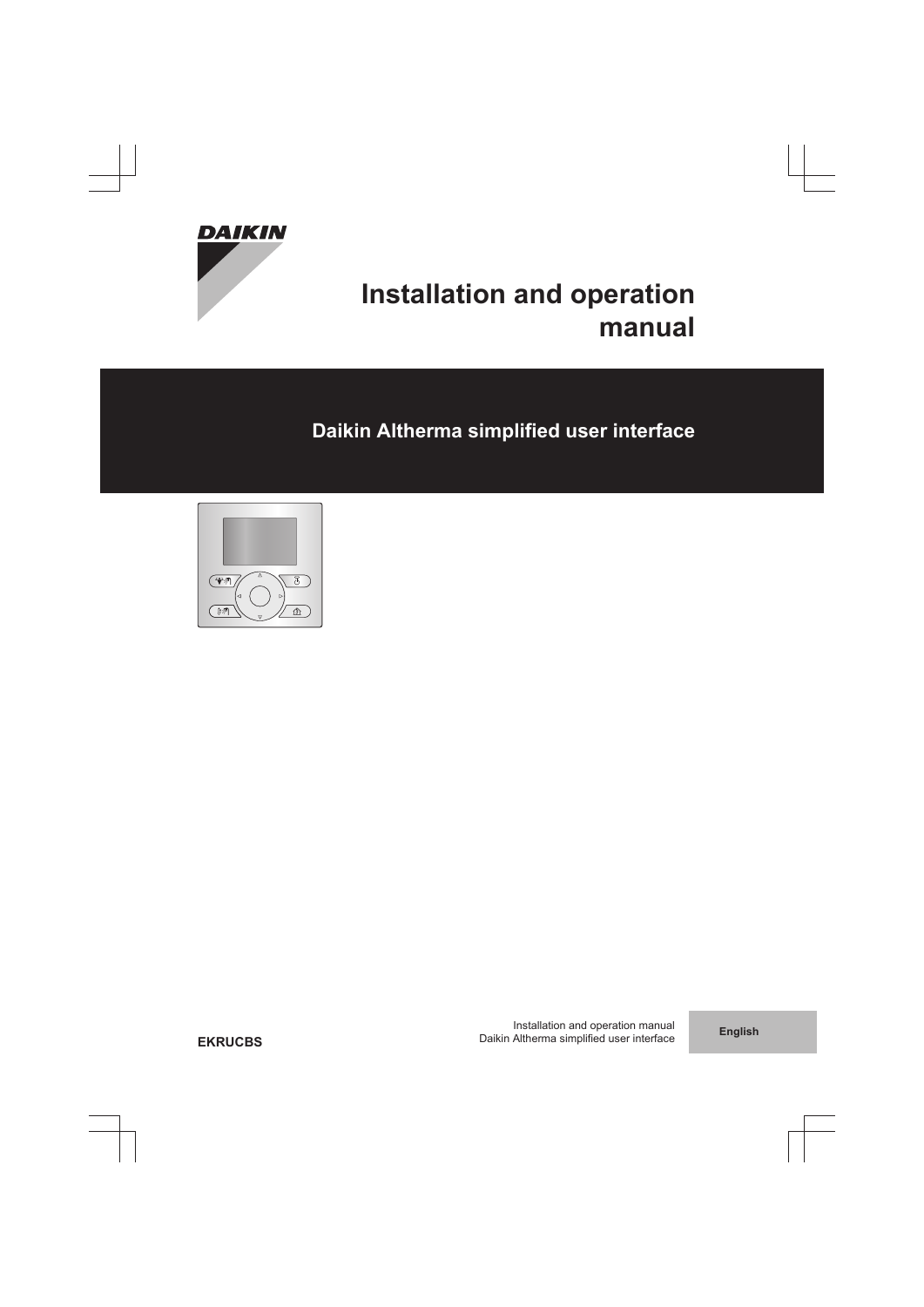### **Table of Contents**

#### **For the user 2**

- **1 Buttons 2**
- **2 Status icons 2**

### **For the user**

### **1 Buttons**



- **a**  $\textcircled{a}$  SPACE HEATING/COOLING CONTROL Go to the room temperature home page, where you can:
	- Read out the actual room temperature.
	- $\bullet$  Press  $\bullet$  or  $\bullet$  to adjust the desired room temperature.
- Press to turn ON or OFF the room temperature control. **b DOMESTIC HOT WATER CONTROL**
- - Go to the domestic hot water home page, where you can: ▪ Read out the actual domestic hot water tank temperature (only if the system contains a domestic hot water tank).
	- Read out the desired instant domestic hot water temperature (only in case of instant domestic hot water production by a boiler).
	- Press **to** to turn ON or OFF the domestic hot water control.
- **c**  $\boxed{P}$  DHW TANK BOOSTER MODE

Activate the DHW tank booster mode (only if the system contains a domestic hot water tank, and provided that the domestic hot water control is turned ON).

**d** ON/OFF

Turn ON or OFF the space heating/cooling or domestic hot water control (on the respective home pages).

**e**  $\Box$  **NAVIGATION BUTTONS** 

Adjust the desired room temperature (on the room temperature home page).

## **For the installer 3 3 [Overview: Inst](#page-2-0)allatio[n a](#page-2-0)nd configuration 3 4 [To connect th](#page-2-0)e simpl[ifi](#page-2-0)ed user interface 3 5 [To update](#page-2-0) the softwa[re](#page-2-0) with Updater 3 6 [To upd](#page-3-0)ate the softwa[re](#page-3-0) manually 4**

## **2 Status icons**

| <b>Icon</b> | <b>Description</b>                   |
|-------------|--------------------------------------|
| ░           | Space operation mode = Heating.      |
|             | Space operation mode = Cooling.      |
| 洌           | Domestic hot water operation.        |
| ع           | The DHW tank booster mode is active. |
|             | Unit is operating.                   |
| 庹           | Actual temperature.                  |
|             | Desired temperature.                 |
| Ð           | A malfunction occurred.              |
|             | Emergency operation is active.       |

If  $\odot$  or  $\bigcirc$  is displayed, check the main user interface for more information or, if necessary, contact your installer.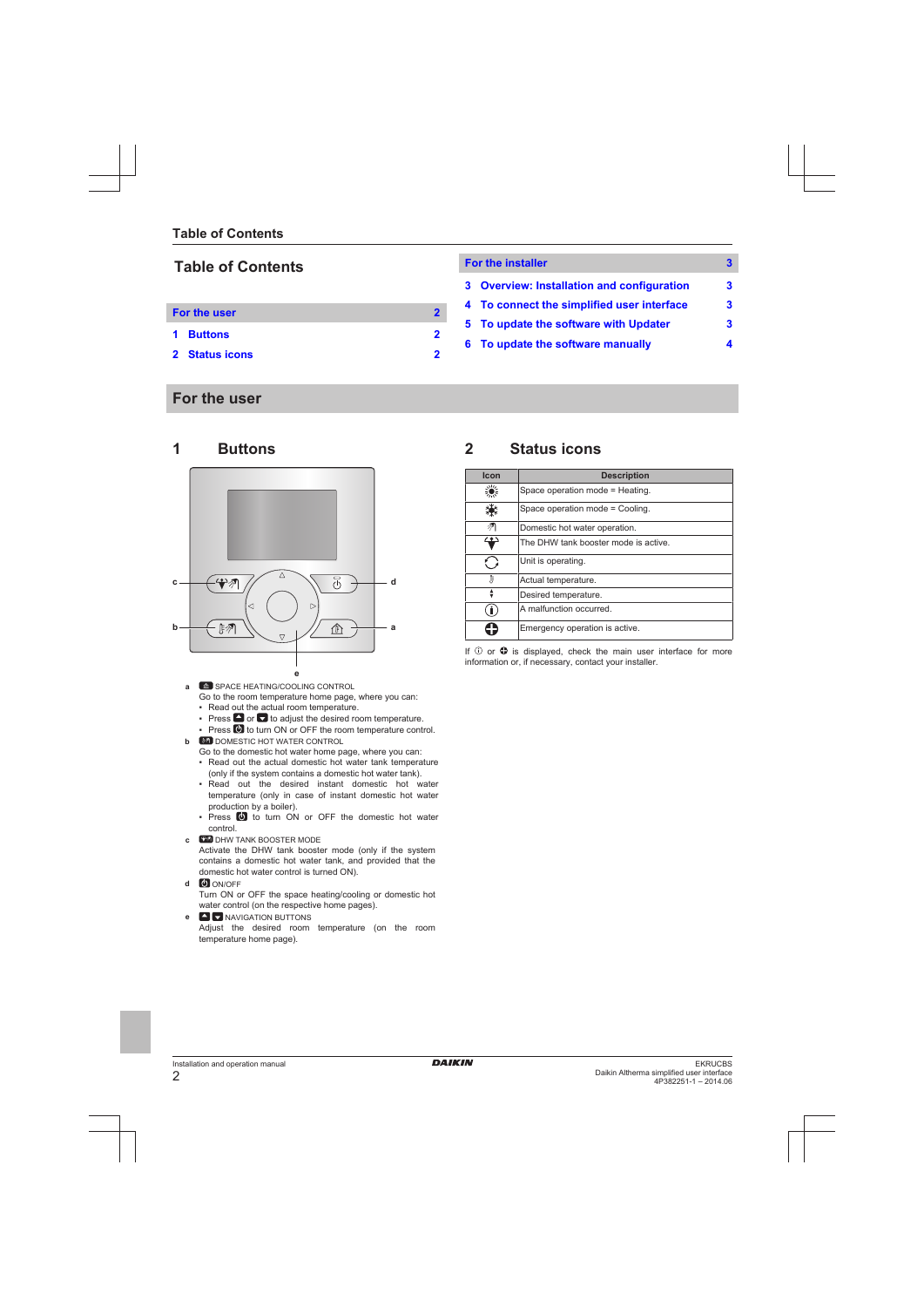### <span id="page-2-0"></span>**For the installer**

## **3 Overview: Installation and configuration**

#### **Installation**

- The simplified user interface can only be used in combination with the main user interface.
- The main user interface acts as control centre and needs to be installed near the unit.
- The simplified user interface acts as room thermostat and needs to be installed in the room that you want it to control.

#### **Configuration**

It is required that the simplified user interface has the same software version as the main user interface. If necessary, update the least upto-date interface. You can find the software version on the box of each interface.

There are two ways to update the software:

- By using the Updater software.
- By manually updating the software.

#### **INFORMATION**

To update the software, it is recommended to use Updater. Updating the software manually can take up to 2.5 hours.

## **4 To connect the simplified user interface**

**1** Connect the cable of the simplified user interface to the indoor unit.





- **b** Simplified user interface
- **2** Fix the cable with cable ties to the cable tie mountings.

## **5 To update the software with Updater**

Prerequisite: PC with Updater (contact your dealer for the correct version of the software)

**Prerequisite: PC USB cable EKPCCAB3 or higher (includes a USB)** cable and additional connection cables)

- **1** Make sure that the indoor unit is powered OFF.
- **2** Connect the user interface to the PC.



- **a** PC with Updater<br>**b** USB cable USB cable
- **c** User interface PCB<br>**d** To indoor unit
- **d** To indoor unit
- **3** Power ON the indoor unit.
- **4** Open Updater.
- **5** In Updater, go to "Update procedure".
- **6** Type in the name of the interface (EKRUCBL\* or EKRUCBS, depending on which you are updating).
- **7** Select the desired language pack (only for EKRUCBL\*).
- **8** Follow the on-screen instructions.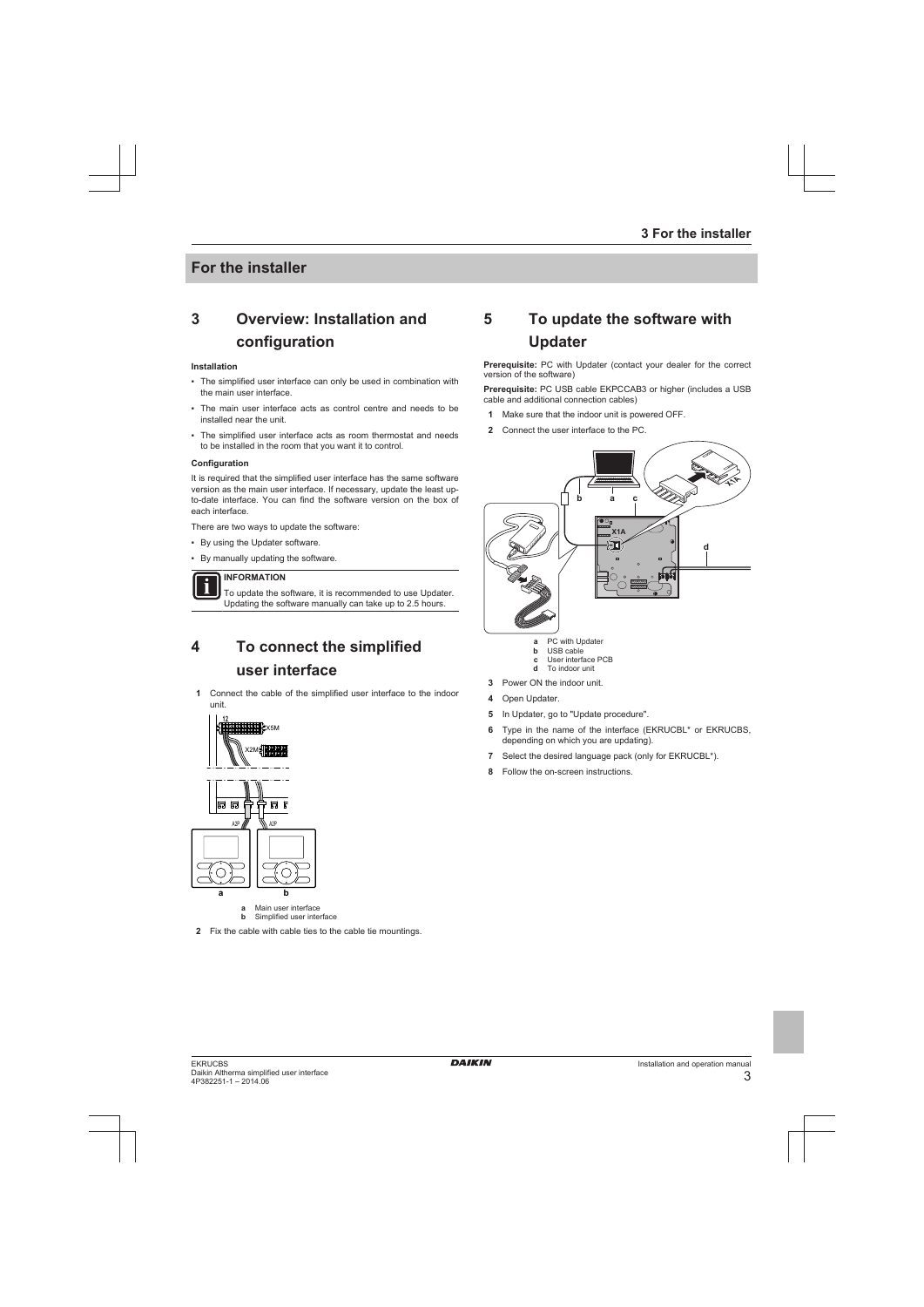## <span id="page-3-0"></span>**6 To update the software manually**

A manual software update consists of:

- 1 Copying the software of the most up-to-date user interface to the least up-to-date user interface.
- 2 Converting the updated user interface back to its intended state.

#### **To copy the software**

**1** Power ON the indoor unit.

**Result:** Both interfaces display the following screen:



**2** Select the required action:

| If                               | <b>Then</b>                                         |
|----------------------------------|-----------------------------------------------------|
| The main user interface is the   | Select:                                             |
| most up-to-date                  | • Send data on the main user<br>interface, OR       |
|                                  | • Receive data on the simplified<br>user interface. |
| The simplified user interface is | Select:                                             |
| the most up-to-date              | • Send data on the simplified<br>user interface. OR |
|                                  | Receive data on the main user<br>interface.         |

**3** Confirm your action.



**Result:** A progress bar appears.

- **4** Wait for the progress bar to finish and start flashing.
- **Result:** Both interfaces have identical software.
- **5** Power OFF the indoor unit.

#### **INFORMATION**

Copying the software from one user interface to the other transforms the receiver into the sender. Depending on which interface received the update, you now have either two main user interfaces or two simplified user interfaces.

#### **To convert the updated interface**

- **6** Make sure the indoor unit is powered OFF.
- **7** Do one of the following:

| If                                                                                   | <b>Then</b>                                                                            |
|--------------------------------------------------------------------------------------|----------------------------------------------------------------------------------------|
| The main user interface received<br>the software of the simplified<br>user interface | Press the following buttons to<br>convert it back into a main user<br>interface:       |
|                                                                                      | d                                                                                      |
| The simplified user interface<br>received the software of the main<br>user interface | Press the following buttons to<br>convert it back into a simplified<br>user interface: |
|                                                                                      |                                                                                        |

- **8** With the buttons pressed, power ON the indoor unit.
- **9** Wait until text appears on the display and then release the buttons.

**Result:** The interface is converted to its intended state.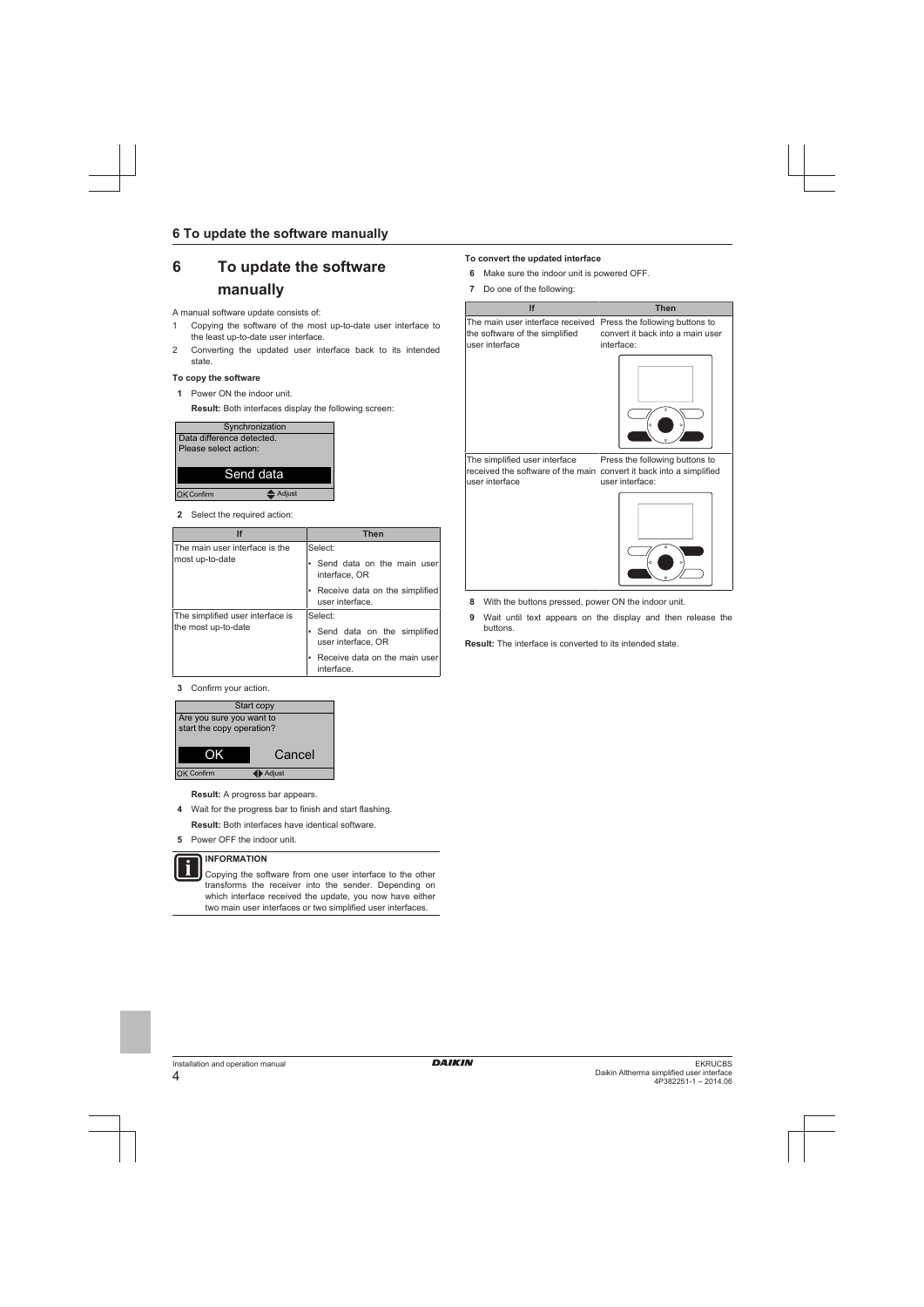

| a sa ta |  |  |  |  |  |  |  |  |  |  |  |  |  |  |  |  |  |
|---------|--|--|--|--|--|--|--|--|--|--|--|--|--|--|--|--|--|
|         |  |  |  |  |  |  |  |  |  |  |  |  |  |  |  |  |  |
|         |  |  |  |  |  |  |  |  |  |  |  |  |  |  |  |  |  |
|         |  |  |  |  |  |  |  |  |  |  |  |  |  |  |  |  |  |
|         |  |  |  |  |  |  |  |  |  |  |  |  |  |  |  |  |  |
|         |  |  |  |  |  |  |  |  |  |  |  |  |  |  |  |  |  |
|         |  |  |  |  |  |  |  |  |  |  |  |  |  |  |  |  |  |
|         |  |  |  |  |  |  |  |  |  |  |  |  |  |  |  |  |  |
|         |  |  |  |  |  |  |  |  |  |  |  |  |  |  |  |  |  |
|         |  |  |  |  |  |  |  |  |  |  |  |  |  |  |  |  |  |
|         |  |  |  |  |  |  |  |  |  |  |  |  |  |  |  |  |  |
|         |  |  |  |  |  |  |  |  |  |  |  |  |  |  |  |  |  |
|         |  |  |  |  |  |  |  |  |  |  |  |  |  |  |  |  |  |
|         |  |  |  |  |  |  |  |  |  |  |  |  |  |  |  |  |  |
|         |  |  |  |  |  |  |  |  |  |  |  |  |  |  |  |  |  |
|         |  |  |  |  |  |  |  |  |  |  |  |  |  |  |  |  |  |
|         |  |  |  |  |  |  |  |  |  |  |  |  |  |  |  |  |  |
|         |  |  |  |  |  |  |  |  |  |  |  |  |  |  |  |  |  |
|         |  |  |  |  |  |  |  |  |  |  |  |  |  |  |  |  |  |
|         |  |  |  |  |  |  |  |  |  |  |  |  |  |  |  |  |  |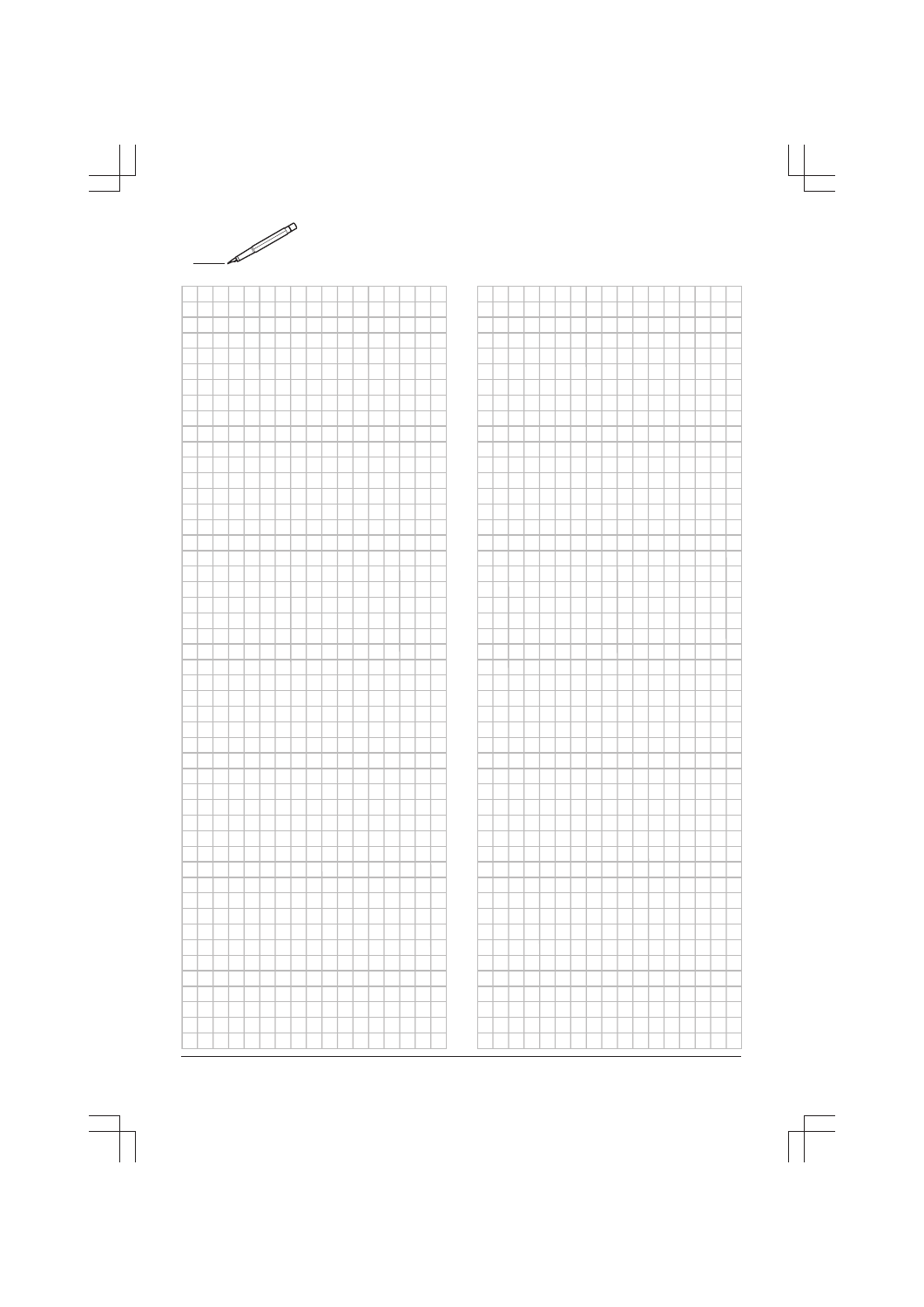

| a sa ta |  |  |  |  |  |  |  |  |  |  |  |  |  |  |  |  |  |
|---------|--|--|--|--|--|--|--|--|--|--|--|--|--|--|--|--|--|
|         |  |  |  |  |  |  |  |  |  |  |  |  |  |  |  |  |  |
|         |  |  |  |  |  |  |  |  |  |  |  |  |  |  |  |  |  |
|         |  |  |  |  |  |  |  |  |  |  |  |  |  |  |  |  |  |
|         |  |  |  |  |  |  |  |  |  |  |  |  |  |  |  |  |  |
|         |  |  |  |  |  |  |  |  |  |  |  |  |  |  |  |  |  |
|         |  |  |  |  |  |  |  |  |  |  |  |  |  |  |  |  |  |
|         |  |  |  |  |  |  |  |  |  |  |  |  |  |  |  |  |  |
|         |  |  |  |  |  |  |  |  |  |  |  |  |  |  |  |  |  |
|         |  |  |  |  |  |  |  |  |  |  |  |  |  |  |  |  |  |
|         |  |  |  |  |  |  |  |  |  |  |  |  |  |  |  |  |  |
|         |  |  |  |  |  |  |  |  |  |  |  |  |  |  |  |  |  |
|         |  |  |  |  |  |  |  |  |  |  |  |  |  |  |  |  |  |
|         |  |  |  |  |  |  |  |  |  |  |  |  |  |  |  |  |  |
|         |  |  |  |  |  |  |  |  |  |  |  |  |  |  |  |  |  |
|         |  |  |  |  |  |  |  |  |  |  |  |  |  |  |  |  |  |
|         |  |  |  |  |  |  |  |  |  |  |  |  |  |  |  |  |  |
|         |  |  |  |  |  |  |  |  |  |  |  |  |  |  |  |  |  |
|         |  |  |  |  |  |  |  |  |  |  |  |  |  |  |  |  |  |
|         |  |  |  |  |  |  |  |  |  |  |  |  |  |  |  |  |  |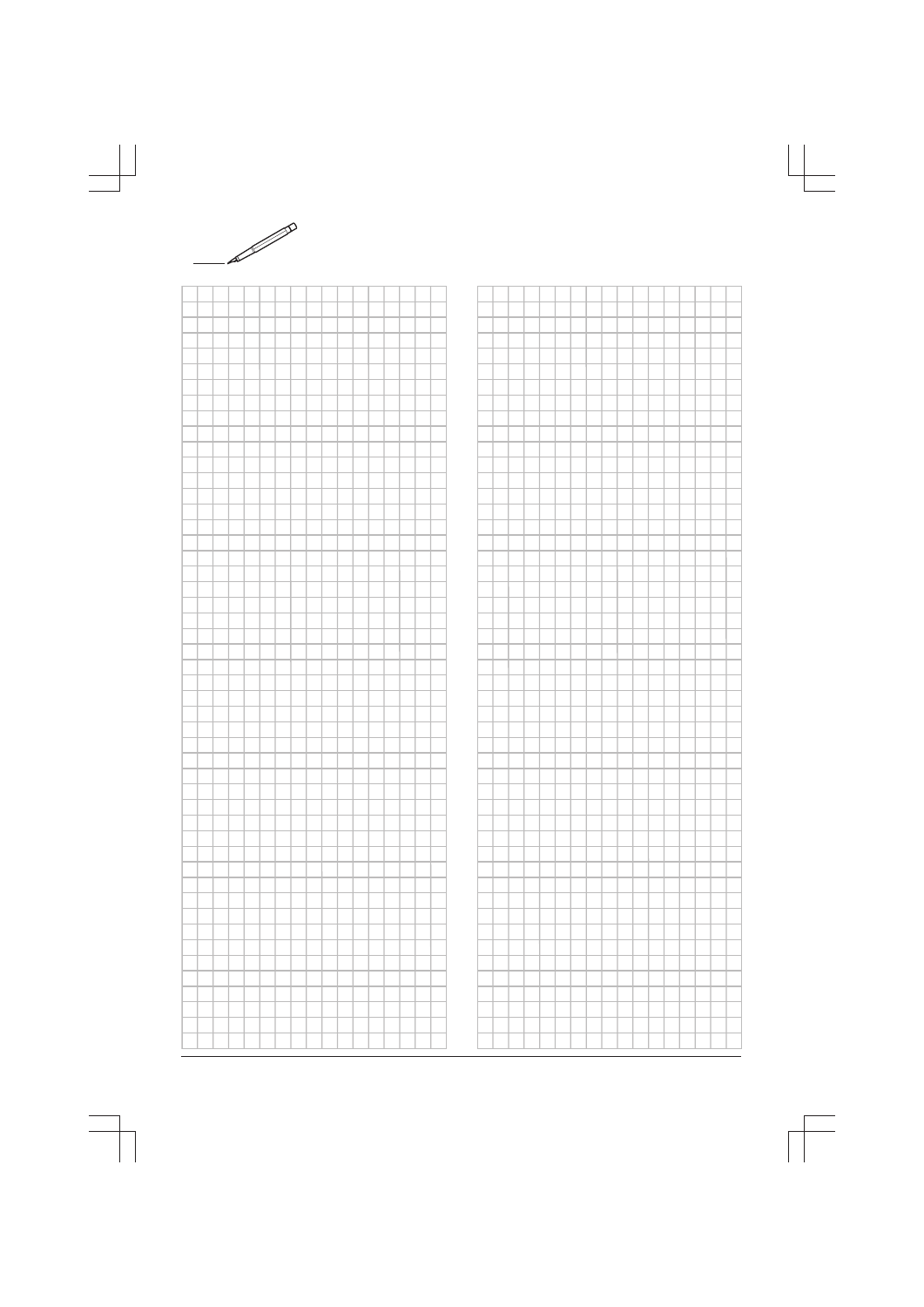

| a sa ta |  |  |  |  |  |  |  |  |  |  |  |  |  |  |  |  |  |
|---------|--|--|--|--|--|--|--|--|--|--|--|--|--|--|--|--|--|
|         |  |  |  |  |  |  |  |  |  |  |  |  |  |  |  |  |  |
|         |  |  |  |  |  |  |  |  |  |  |  |  |  |  |  |  |  |
|         |  |  |  |  |  |  |  |  |  |  |  |  |  |  |  |  |  |
|         |  |  |  |  |  |  |  |  |  |  |  |  |  |  |  |  |  |
|         |  |  |  |  |  |  |  |  |  |  |  |  |  |  |  |  |  |
|         |  |  |  |  |  |  |  |  |  |  |  |  |  |  |  |  |  |
|         |  |  |  |  |  |  |  |  |  |  |  |  |  |  |  |  |  |
|         |  |  |  |  |  |  |  |  |  |  |  |  |  |  |  |  |  |
|         |  |  |  |  |  |  |  |  |  |  |  |  |  |  |  |  |  |
|         |  |  |  |  |  |  |  |  |  |  |  |  |  |  |  |  |  |
|         |  |  |  |  |  |  |  |  |  |  |  |  |  |  |  |  |  |
|         |  |  |  |  |  |  |  |  |  |  |  |  |  |  |  |  |  |
|         |  |  |  |  |  |  |  |  |  |  |  |  |  |  |  |  |  |
|         |  |  |  |  |  |  |  |  |  |  |  |  |  |  |  |  |  |
|         |  |  |  |  |  |  |  |  |  |  |  |  |  |  |  |  |  |
|         |  |  |  |  |  |  |  |  |  |  |  |  |  |  |  |  |  |
|         |  |  |  |  |  |  |  |  |  |  |  |  |  |  |  |  |  |
|         |  |  |  |  |  |  |  |  |  |  |  |  |  |  |  |  |  |
|         |  |  |  |  |  |  |  |  |  |  |  |  |  |  |  |  |  |